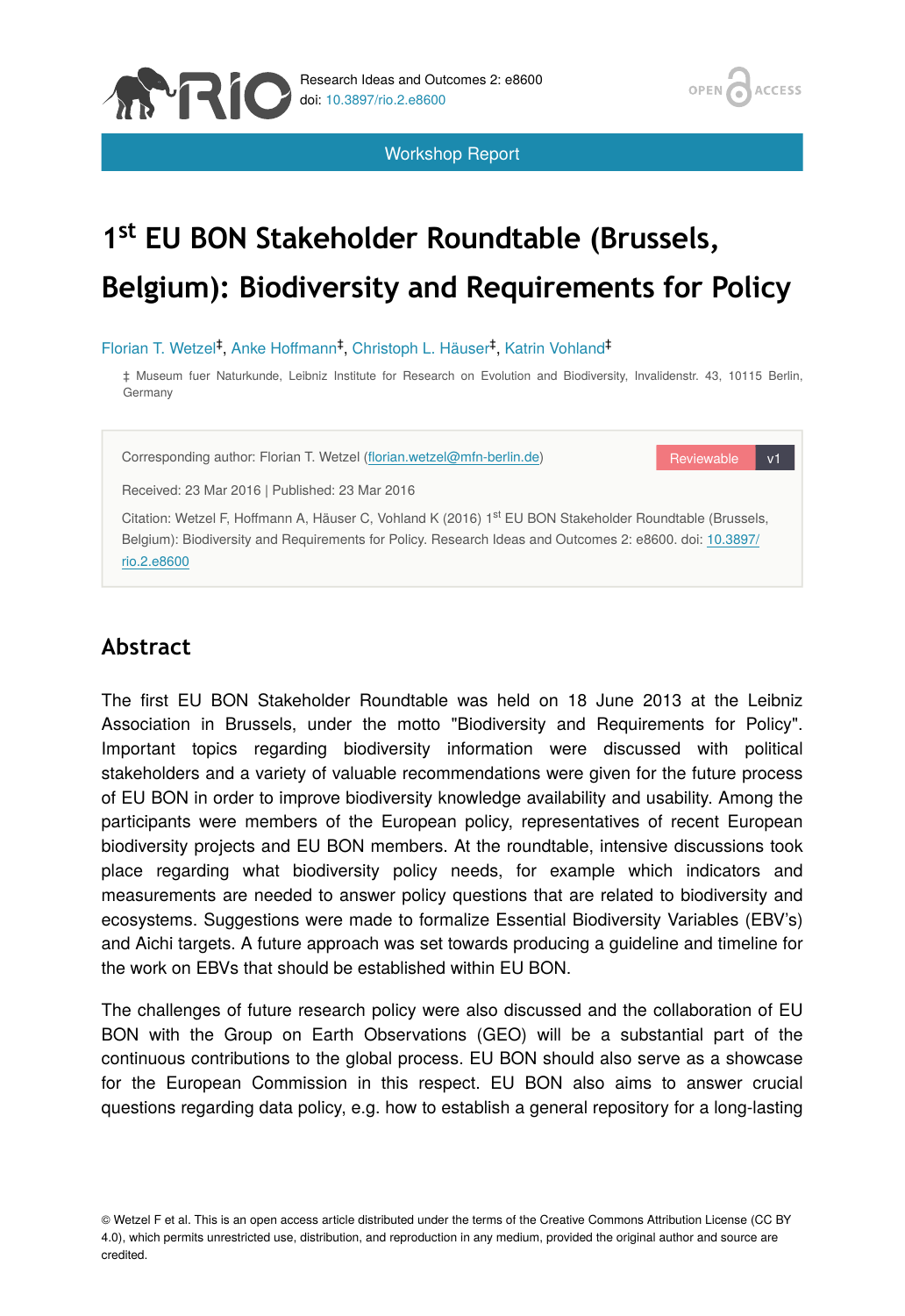storage of data and how to handle 'big data'. Another future task will be to integrate EU relevant projects and initiatives and their data portals, datasets and metadata.

At the roundtable it was also discussed how public stakeholders can be involved in the future, particularly citizen scientists, so that they could be integrated in EU BON and provide useful information for scientists and researchers. The general outcomes were collected and compiled in this report and provide useful recommendations for sciencepolicy interfaces in Europe in general.

# **Keywords**

European environmental policy, biodiversity, GEO, GEOSS, EU BON, science-policy interface, biodiversity data, research

# **Rationale**

In this compilation of the EU BON Stakeholder Roundtable (RT) reports we want to provide a summarized overview, providing shared experiences gained in three different workshops that were organized by the EU BON project from 2013-2015, with altogether more than 100 participants from over 20 countries (ranging from Norway to Israel, and from the United States to Estonia).

Here we summarize the results of the first Stakeholder Roundtable - in addition to this report, also the summaries of the second and third EU BON Stakeholder Roundtable are available and published in RIO with open access.

EU BON - Building the European Biodiversity Observation Network [\(www.eubon.eu](http://www.eubon.eu)) is a project funded under the EU FP7 framework. It presents an innovative approach towards the integration of biodiversity data and information systems, both from in-situ and remote sensing data sources (Hoffmann et al. 2014). The aim is to address policy and information needs in a timely manner, customized for various stakeholders on different levels - from local test sites to European and international policy EU BON aims to provide integrated data and linkages of social science and policy networks as well as technological infrastructures (Wetzel et al. 2015). One of the key features will be the development of a new open-access platform for biodiversity data and tools.

The RT aimed to exchange ideas and discuss highly relevant issues with relevant stakeholders, from policy, citizen science and local/regional stakeholders in order to inform EU BON and adapt the working programme. Topics of the discussions were related to biodiversity information and its open-access and availability, data workflows and integration of citizen science as well as science-policy interfaces. We will start with a brief general overview of the project, particularly describing the overall framework and role of the stakeholder engagement in the policy and dialogue work package. Secondly, we provide detailed reports of each of the roundtables, outlining its aims, intentions, discussions as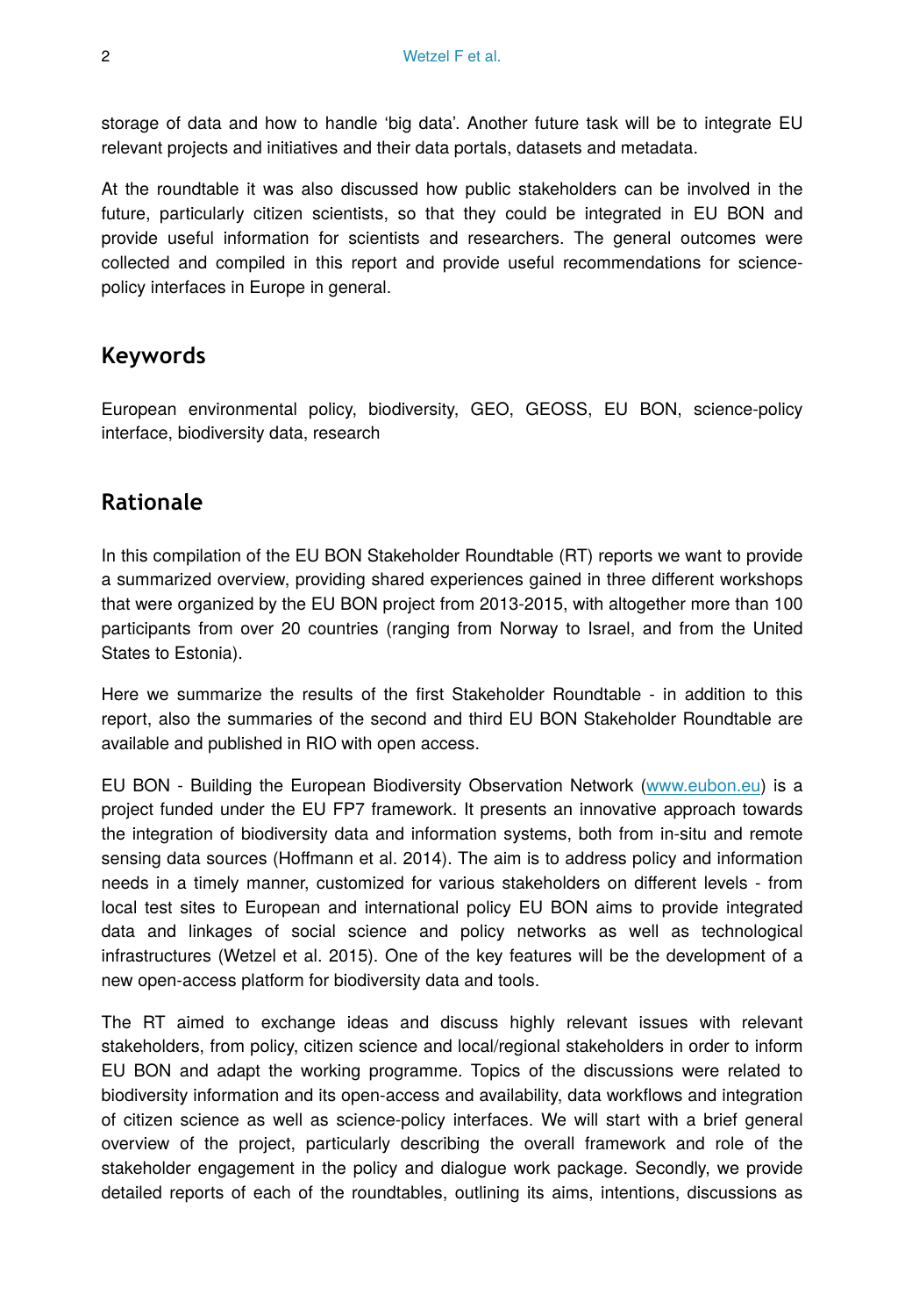well as results and recommendations that were drafted based on the roundtable discussions, world café sessions and working groups which are now published for the first time in the new series of EU BON Project Outcomes.

The Stakeholder Roundtables are a specific task and part of a Work Package (WP6, see Fig. 1) that focuses on the stakeholder engagement and the science-policy dialogue within EU BON. The main aim of the stakeholder roundtables is to carry out regular engagement with relevant political authorities and other stakeholders at European and national level in support of the delivery of the EU BON project. Furthermore, the roundtables seek to build up a stakeholder dialogue with exemplar sector-specific user communities to incorporate feedback loops for the products of EU BON (data, tools and models) as well as to develop improvements of existing biodiversity data workflows (e.g. from the monitoring species occurrences in the field to processing and analysing the data).



#### Figure 1.

EU BON Work Packages (WP) with the three sections (a) Data Sources and Infrastructure, (b) Science and Application and (c) Policy and Dialogue. The Stakeholder Roundtables are a specific task in the WP 6 that targets the stakeholder engagement and science-policy dialogue (credits: Pensoft).

More specifically, the aims of the RT are defined in the description of work as follows: "*This task will help to build and ensure regular and efficient linkages to relevant political authorities and other stakeholders at national and European level to support the development and delivery of the EU BON project. While stakeholder interactions will occur throughout EU BON, this task has two elements: the first is a support service for EU BON mapping stakeholder engagement and providing contacts and support for stakeholder engagement to all relevant EU BON tasks. This will include establishing an overarching policy stakeholder group with contact points to relevant national and European level agencies and authorities involved in biodiversity and environmental policy, and GEO related activities. The second element will be a more focused series of three strategic stakeholder engagement processes that will occur at the beginning, middle and end of EU BON. Each*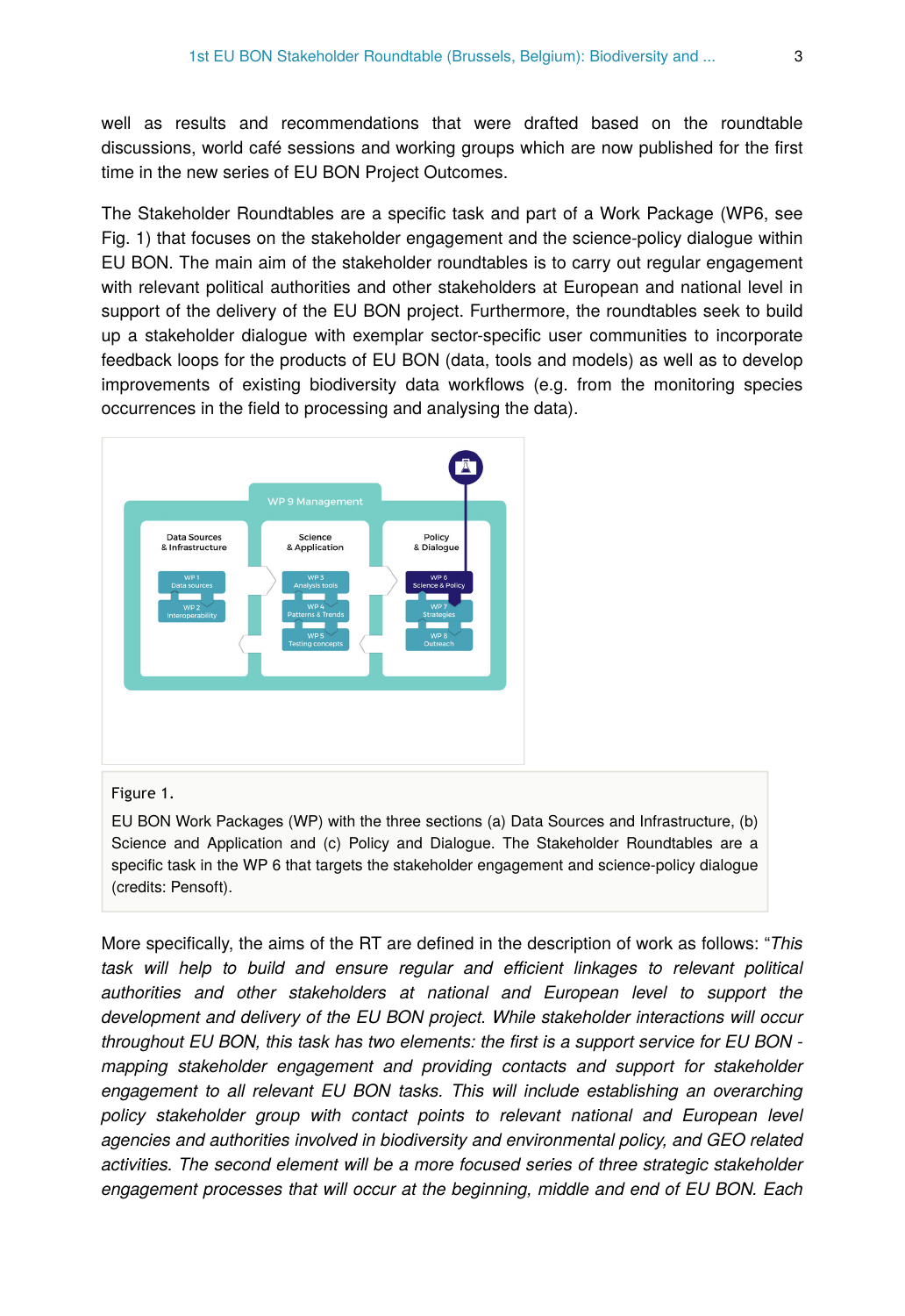*interaction will take the form of an interactive workshop – at which high level stakeholders and scientists will work collaboratively to address three sets of questions: a) What major changes need to occur in order that current and future policy needs for biodiversity data are met? b) How effective are the current approaches for improving the availability and policy relevance of biodiversity data? c) What data strategies should be put in place to realise the lessons generated during EU BON*?"

To address different stakeholders groups, the aims, guiding questions and invited groups were specifically adjusted in each of the workshops, resulting in three roundtables:

- 1. "Biodiversity and Requirements for Policy" 1<sup>st</sup> EU BON Stakeholder **Roundtable (Brussels, Belgium).** *Addressed stakeholders: European policy (Commission, agencies, researchers), International Networks (Group on Earth Observations), EU funded projects with linkage to biodiversity data.*
- 2. **"How can EU BON support citizen science?" 2 EU BON Stakeholder nd Roundtable (Berlin, Germany).** *Addressed stakeholders: Citizen Science projects, citizen science networks, researchers and biodiversity networks.*
- 3. **"Workflow from data mobilization to practice" 3 EU BON Stakeholder rd Roundtable (Granada, Spain).** *Addressed stakeholders: European, national and regional networks (biodiversity data, Group on Earth Observations, ecological research), researchers from the field / sites, EU BON test site partners, political administration.*

## **Introduction**

The first EU BON Stakeholder Roundtable took place in Brussels on 18 June 2013 and was hosted by the Leibniz Association. A main obstacle to reach the 2010 biodiversity goals and to implement the European Biodiversity Strategy is the lacking integration of biodiversity aspects into political, economic and management decisions in different sectors mainly due to knowledge gaps. The aim of the 1-day workshop was to identify existing gaps, determine current needs regarding biodiversity information and develop solutions to overcome the existing knowledge gaps within the EU BON project .

Based on that introduction, existing approaches that compile biodiversity or biodiversityrelevant data and the possible synergies and possible contributions to EU BON had been discussed. Another important aspect of the meeting was to highlight the link to policy and governments of the European Union and their specific needs regarding biodiversity information. Participants were representatives of major biodiversity stakeholders including Gilles Ollier, Jane Shiel and Sofie Vandewoestijne - European Commission, DG Research and Innovation; Anne Teller - European Commission, DG Environment; Georgios Sarantakos - GEO Secretariat; Cigdem Adem - European Environment Agency; representatives of recent European biodiversity projects (FunDiv, BioFresh, STEP and INSPIRE) and EU BON members (see Suppl. material 1 for an acronym list).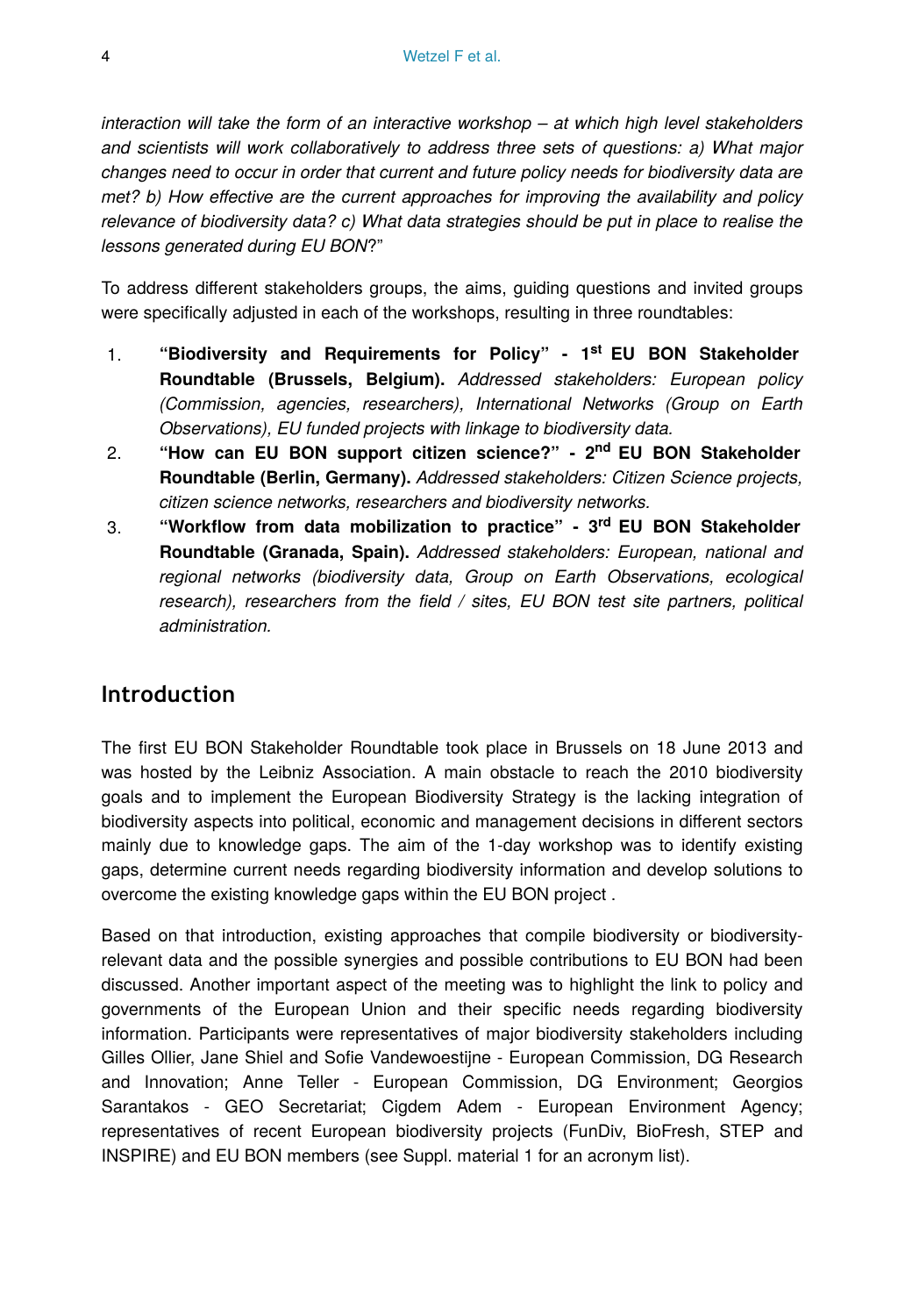In order to meet the demands of the main political stakeholders in the EU, the workshop aimed to give an overview of the project and its first results, summarized in the first show case, which is dealing with datasets in relation to political targets and indicators. Furthermore, an intensive exchange with other EU-funded projects was foreseen and discussions how to link their data and information to the project and learn from their experiences. In addition, an important topic was to focus on the idea of how the science– policy/management interface can function on a European scale. One of the planned planned interfaces is the EU BON European Biodiversity Portal - the current plans were presented and the requirements for policy (political administration) discussed with the participants from European policy and research.

# **Key outcomes and discussions**

#### **The view of the European Commission**

*Jane Shiel* (European Commission) pointed out that the workshop should pave the way for the discussions with relevant stakeholders (Fig. 2). GEO will be the cornerstone of EU BON, the European contribution for an assessment of freshwater, marine and terrestrial biodiversity data. Furthermore, EU BON should support the Group on Earth Observations - Biodiversity Observation Network (GEO BON) and EU BON outputs should be in line with current policy. *Sofie Vandewoestijne* (EC, DG Research and Innovation) stated that biodiversity data is of vital importance as well as the biological resources and thus they should be prioritized. Biodiversity data exists, but there are knowledge gaps and the data is diverse in spatial and topical coverage. Also, biodiversity data is often not well distributed and not globally harmonized. For example, marine and freshwater observation systems are often not well connected. EU BON is a necessary tool to make data accessible, interoperable and valid and will enable syntheses and assessments. Due to EU BON, data should be integrated across many assessments. There are important tasks and obstacles to overcome, a challenging technical issue will be the integration of various datasets. The European Community ratified data standards to ensure the quality of the data. It will be also important to improve the culture of data dissemination, open access of data is needed and the EC is pushing open access to data that was gathered with EU funded projects.

#### **General overview of EU BON and its targets**

*Christoph Häuser* (MfN), presentation: "General overview of EU BON and its targets". Christoph Häuser pointed out that there will be a series of stakeholder roundtables, the first stakeholder roundtable should be a kick off for a number of activities. There is still a high fragmentation in biodiversity data and huge gaps Fig. 3. The aims of the workshop will be to determine the current political needs regarding biodiversity information, to develop solutions to overcome existing data gaps and improve accessibility of data. There are many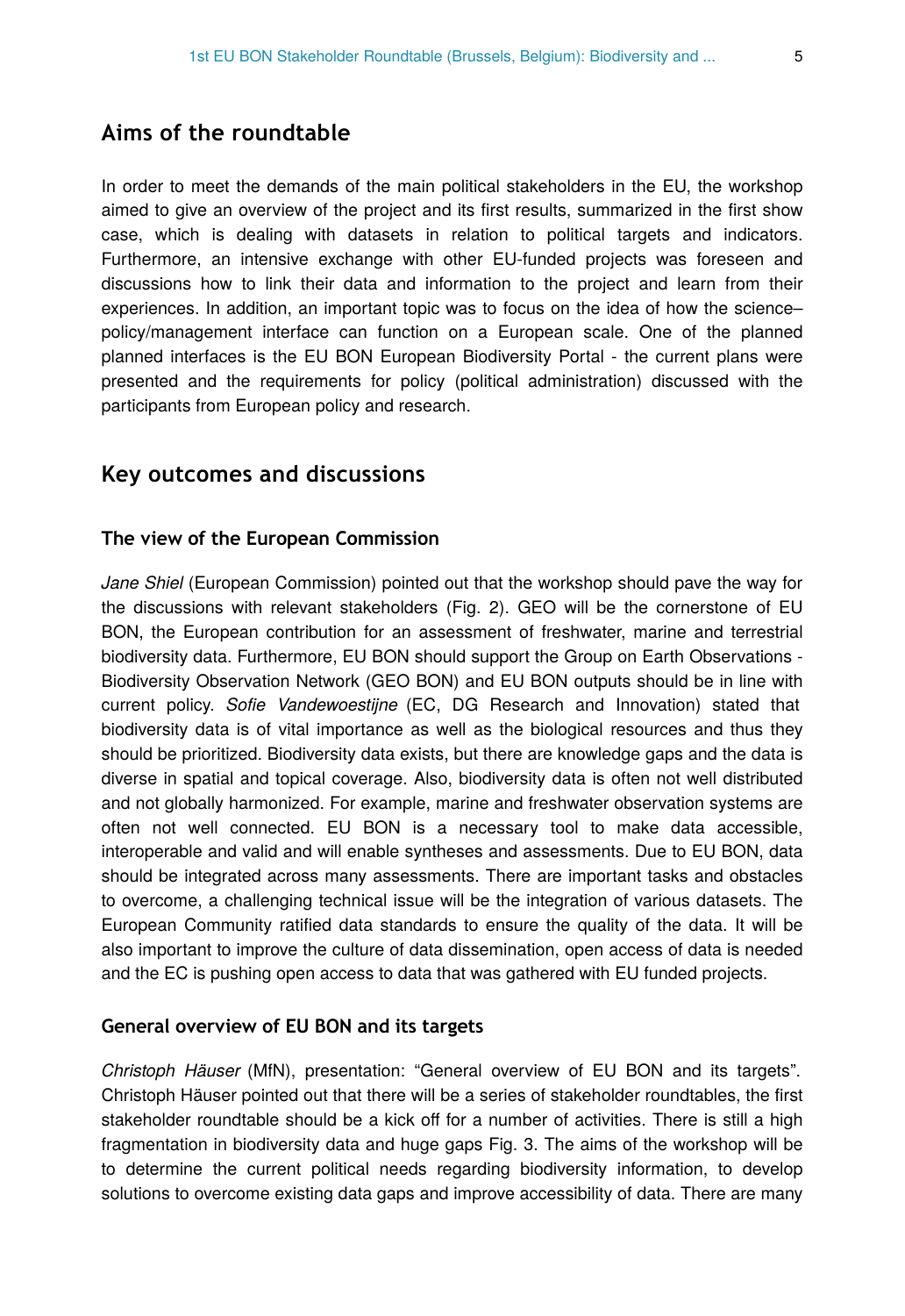global challenges and biodiversity is one of the major issues. Humanity has become a knowledge society and challenges are the ongoing biodiversity loss, the missing biodiversity baseline data and the fragmentation of available information. The loss of species is not stopped and for the biggest part of biodiversity there is even no knowledge available. The challenge will be to bring together the remote sensing community and 'on ground'-communities (for terrestrial, marine and freshwater species), as the different communities are not well integrated. Aims of EU BON will be to create a better monitoring and assessment of biodiversity data and the provision of practical indicators. The purpose of EU BON will be to serve as the European contribution to GEO BON and the GEOSS common infrastructure and for the linkage to IPBES.



Figure 2.

Discussing policy relevance of biodiversity data at a European scale (credits: MfN).





The challenge of integrating biodiversity data from remote sensing and in-situ (freshwater, marine, terrestrial).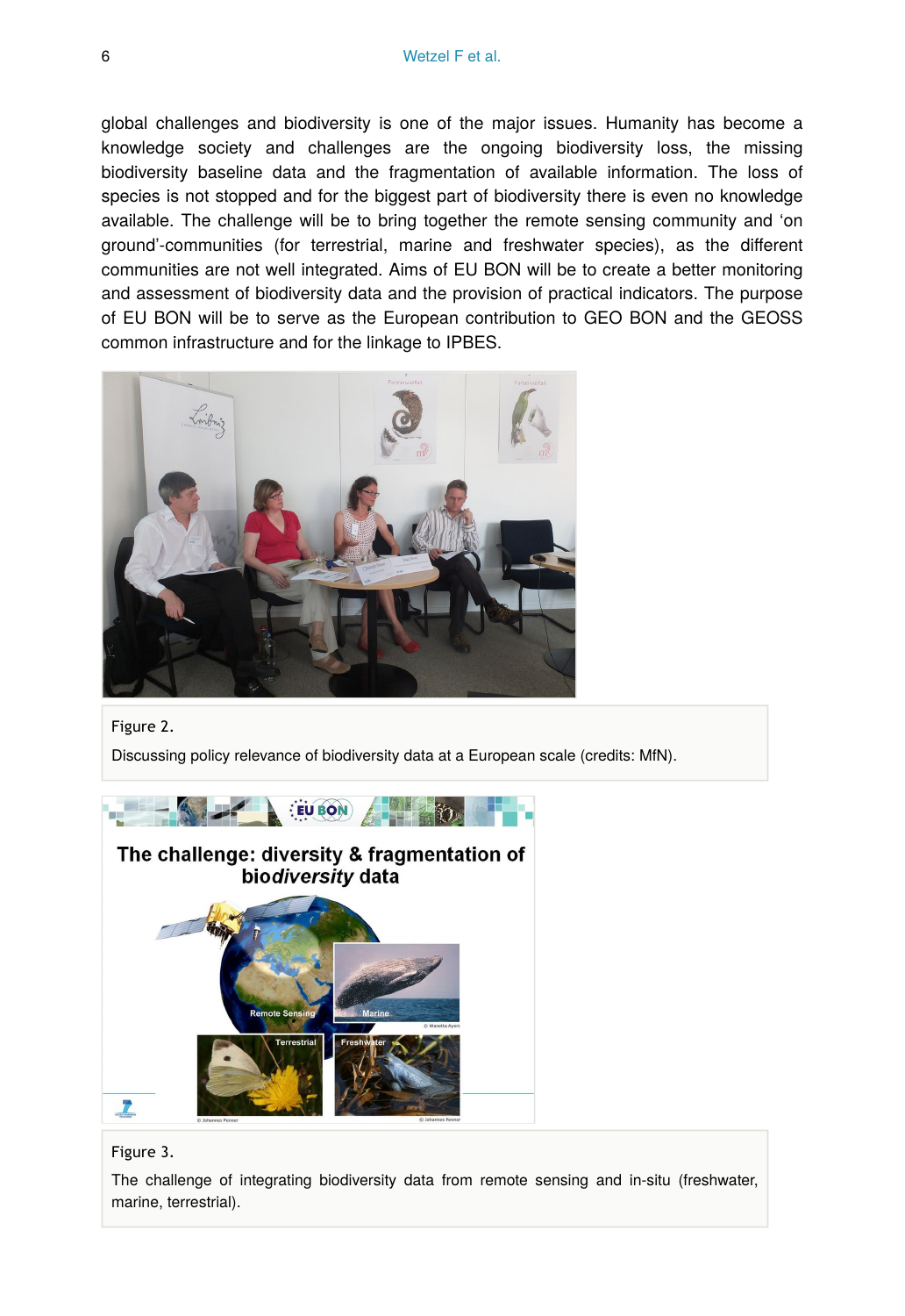#### **Synergies and contributions from other EU projects**

*Kris Verheyen* (University of Gent): Presentation on FunDiv Europe. [FunDiv Europe](http://www.fundiveurope.eu) is a project (funded till October 2014) to quantify the functional significance of tree diversity for element cycling (carbon, nutrients, water) and multitrophic interactions in forests in different bioclimatic regions of Europe. It will contribute to the development of the European Long Term Ecological Research Network (LTER) and information will be obtained to support climate change mitigation policies. Furthermore, the project aims to support the EU and international policies related to forest ecosystems. FunDiv Europe combines different experimental, observational and modelling approaches, and integrates a specifically designed European network of > 200 plots in natural forests.

*Jörg Freyhof* (IGB): Presentation on BioFresh. [BioFresh](http://www.freshwaterbiodiversity.eu) is a EU funded project; the mission of the project is to improve the capacity to protect and manage freshwater biodiversity in the face of global change. The mission is to build a freshwater biodiversity information platform, to predict responses to multiple stressors and to improve awareness on freshwater biodiversity conservation – this is also highly relevant in the European context. The project period is scheduled from 2009–2014. A data portal is part of the project and there are many freshwater datasets freely available. There are also interactions with GEOSS and Global Biodiversity Information Facility (GBIF), and International Union for Conservation of Nature (IUCN) data was already improved with help of BioFresh distribution maps. The biggest challenge is the low data density for some occurrence data of species, like Trichoptera with many gaps in Western Spain and in the East.

*Lyubomir Penev* (Pensoft): Presentation on STEP. The [STEP project;](http://www.step-project.net) the aims of the STEP project are to identify drivers for the global decline of pollinators, to document recent trends in pollinators and insect-pollinated plants and to disseminate findings to a wide range of stakeholders. 22 European partners from 17 countries and 4 BRIC (Brazil, Russia, India and China) partners plus 2 advisors are involved in the project, the project phase is scheduled from 2010-2015. There are synergies with EU BON emerging, for example the exchange of data (due to the Darwin Core Standard). Furthermore, several products could be integrated in the EU BON biodiversity portal: the Pan-European database on pollinator and plants traits and environmental pressures, the European Red Data Book for endangered bees, the Climatic Risk Atlas of the Bees of Europe and the Pan-European distributional atlas of bombus bees (digital maps).

*Rudolf May* (BfN): Presentation of INSPIRE. [INSPIRE](http://inspire.jrc.ec.europa.eu) is a directive from the European Parliament and the Council. The aim of INSPIRE is to create a European spatial infrastructure and to enable the sharing of environmental spatial information. INSPIRE creates no obligations for member states to collect new data, unlike the habitat directive, but member states are asked to hand in their spatial data. Some of the data that should be included in the INSPIRE data portal consist of biodiversity information, like on protected sites, biogeographical regions, habitats and species distributions. For example for species this will be a major task as there are potentially 150 000 – 200 000 species in Europe to be included.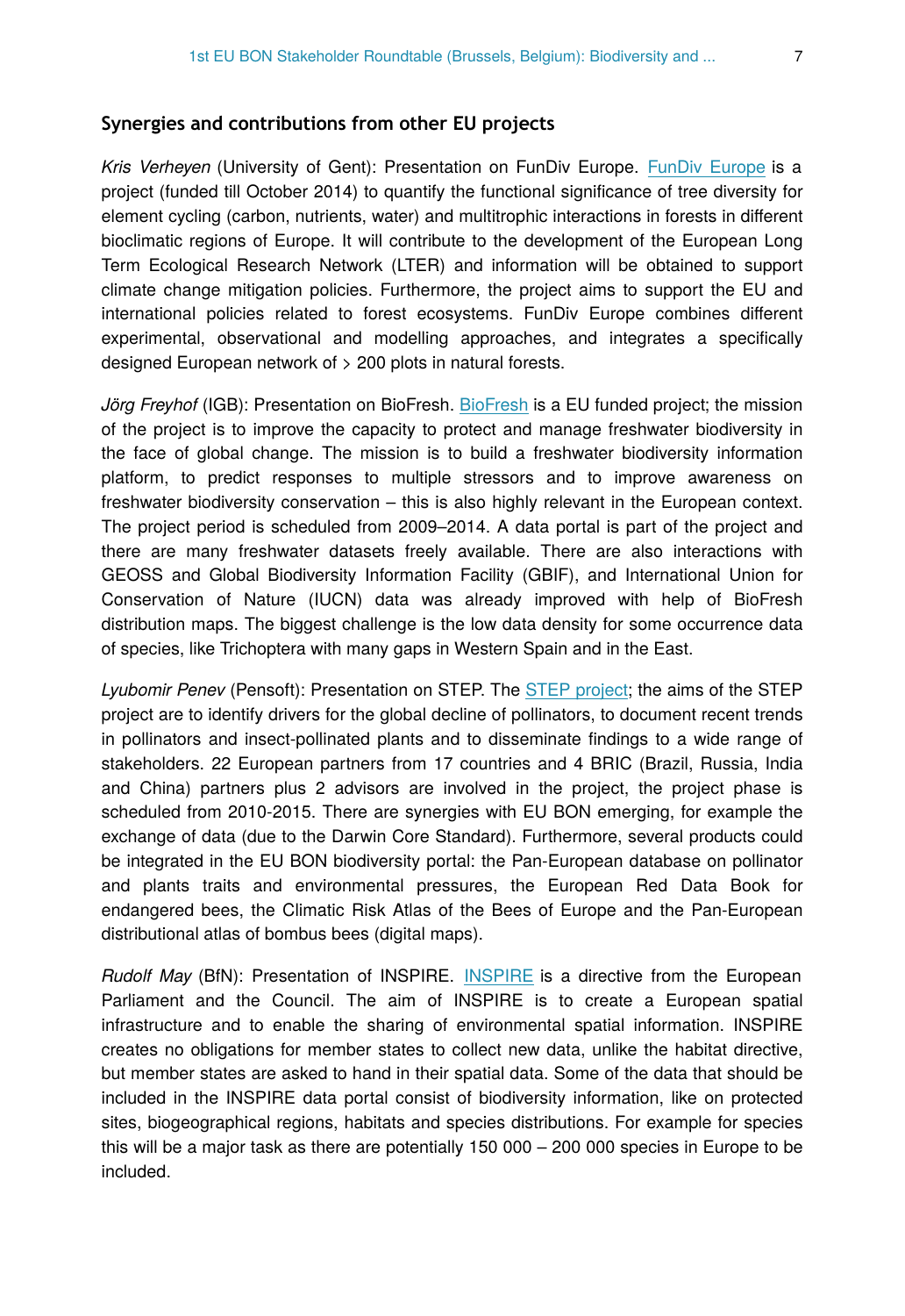*Peter Galbusera* (Royal Zoological Society of Antwerp): Presentation on ConGRESS. [Con](http://www.congressgenetics.eu) [GRESS](http://www.congressgenetics.eu) is a project for the conservation of genetic resources, supported by the EU (2010-2013). One aim was to provide a user-friendly information portal to promote effective communication on biodiversity policy and management. Also simulation and decision tools for integrating the aspect of genetic diversity in projects and studies are part of the project. For EU BON it will be important that policy makers and managers are involved, as experienced during the ConGRESS project. Furthermore, lessons learnt from ConGRESS are that a project stands or falls by how end users can be engaged. Also enabling a multilevel engagement is important, i.e. an engagement from experts to novices.

In the discussion, *Gilles Ollier* (EC, DG Research and Innovation) pointed out that it will be important that EU BON will become a main biodiversity data portal, as small approaches will probably not survive in the long run, so EU BON is expected to be the starting point for a large information system. The existing problem is the high number of databases and data duplications as well as data fragmentation – from the political point of view there is the need to compile the data. Dirk Schmeller (UFZ) agreed and reiterated the need to develop a business plan on how a European biodiversity network can be established. Anne Teller (EC, DG Environment), stated that – with regards to Biodiversity Information for Europe the EU wants to have access to the most reliable indicators that give information on major relevant processes for policy makers. Indicators have to be created that will be used by policy makers; this is not efficiently reflected in current biodiversity information. Crucial for EU BON will also be the science policy interface. Additionally, *Claus Mayr* (Birdlife) stated the need to improve and speed up the knowledge transfer as policy often needs information within a short time. *Georgios Sarantakos* (GEO Secretariat) also added that it will also be important to think of how new stakeholders can be involved in the process. *Katrin Vohland* (MfN) additionally emphasized that a sustainability strategy for the data has to be considered, i.e. how data remains accessible after the project ended.

## **Gap-analysis of existing biodiversity information with regard to the European Biodiversity Strategy and its indicators**

*Urmas Köljalg* (UTARTU) gave a presentation on biodiversity data sources and the gap analysis. Urmas Köljalg stated that a gap analysis of biodiversity data will be needed and that there is no actual biodiversity data available except few examples. There are simple questions that have to be answered for biodiversity data and the biodiversity portal, like how the data is collected, who collects it, where is it stored, how is it accessible. The GBIF data consist of data from different institutions from different countries. However, the most important and needed data is still left in institutional databases. The best working example is the INSDC (NCBI "GenBank") as research papers are only published when the underlying data is published. Overall, there is the need for a major biodiversity data portal.

*Christina Secades* (UNEP-WCMC): Presentation "Delivering a comprehensive suite of biodiversity indicators in Europe: a science-policy perspective". Christina Secades stated that more science policy has to be integrated when developing a European Biodiversity data portal and there should be taken care about how to communicate such approaches.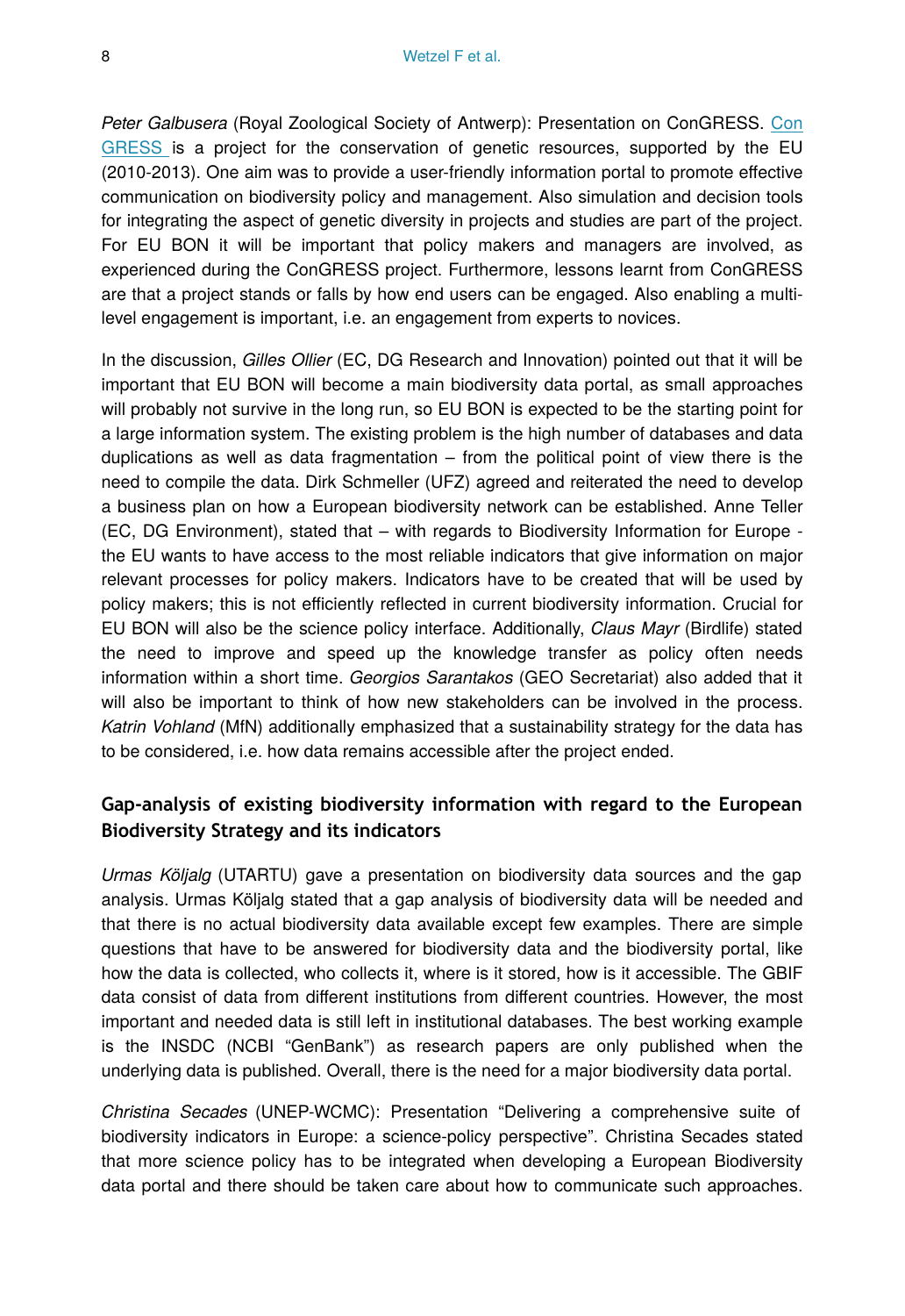Also the different "two speed trains" of European Policy have to be considered, between the wealthy west Europe on the one hand and east Europe/Balkans with different capacities at a national level. There are also various legal binding requirements like the Convention on Biological Diversity (CBD), the European Biodiversity Strategy and national laws relevant regarding biodiversity data. EU BON will have to fill the existing gaps of European biodiversity information. Also initiatives like the BIP (Biodiversity Indicators Partnerships) are important where 40 organizations at global, regional and national scales are involved. The first common start point before compiling data should be to determine the policy questions the data should answer, as the indicators need a political purpose ("think from the stakeholders perspective").

In the discussion, *Anne Teller* (EC, DG Environment) stated that the Commission supported the development of EU indicators and global indicators, that the Aichi targets and also national targets are relevant (in the EU there were six indicators developed). Constraints are still the European coverage of biodiversity data, and to obtain long-term data series for evaluating data trends. There should be a start with the data we have and a discussion should be launched how to improve data. *Dirk Schmeller* (UFZ) mentioned that there should be first, due to data limitations, a focus on a certain set of indicators. *Georgios Sarantakos* (GEO Secretariat) added that it should be evaluated how crowd sourcing data could be incorporated in the assessment. *Rudolf May* (BfN) noted that governments and scientists have to be linked much better as they are two different communities. *Jörg Freyhof* (IGB) noted that it is often hard to get the information and data from a legal framework. For example, raw data of the Natura 2000 data process is hardly available

#### **EU BON and global governance - Perspectives for biodiversity policy**

*Georgios Sarantakos* (GEO Secretariat) pointed out (in his talk called "EU BON and global governance - Perspectives for biodiversity policy") how a regional program can have a global impact, such as regional approaches like Arctic BON, Asian Pacific BON and additionally national BON's like in France or Japan. All these systems are connected; there is also an interconnection with the Intergovernmental Platform on Biodiversity and Ecosystem Services (IPBES) and CBD and sustainable development goals. EU BON is expected to be a leader in the EU and that it will contribute significantly to global efforts.

*Anne Teller* (EC, DG Environment), presentation "EU 2020 Biodiversity Strategy: information requirement". The EU 2020 Biodiversity Target is a central policy tool of the European Union to follow up on conservation targets. One EU 2020 headline target is to halt the degradation of ecosystem services and to restore them as far as possible. There are several actions linked to this headline target, for example target 2, Action 5 deals with monitoring ecosystem services and for that purpose, researchers and member states have to be linked. The project "Mapping and Assessment of Ecosystems and their Services" (MAES) is the overarching roof assessment. The aim here is to map and assess ecosystem services. Challenges are arising, as often the access to the data is not in the hand of the European Commission, like in the case of ecosystems data or for agricultural data. Six pilot EU projects (freshwater, marine, forests...) started and it is expected that the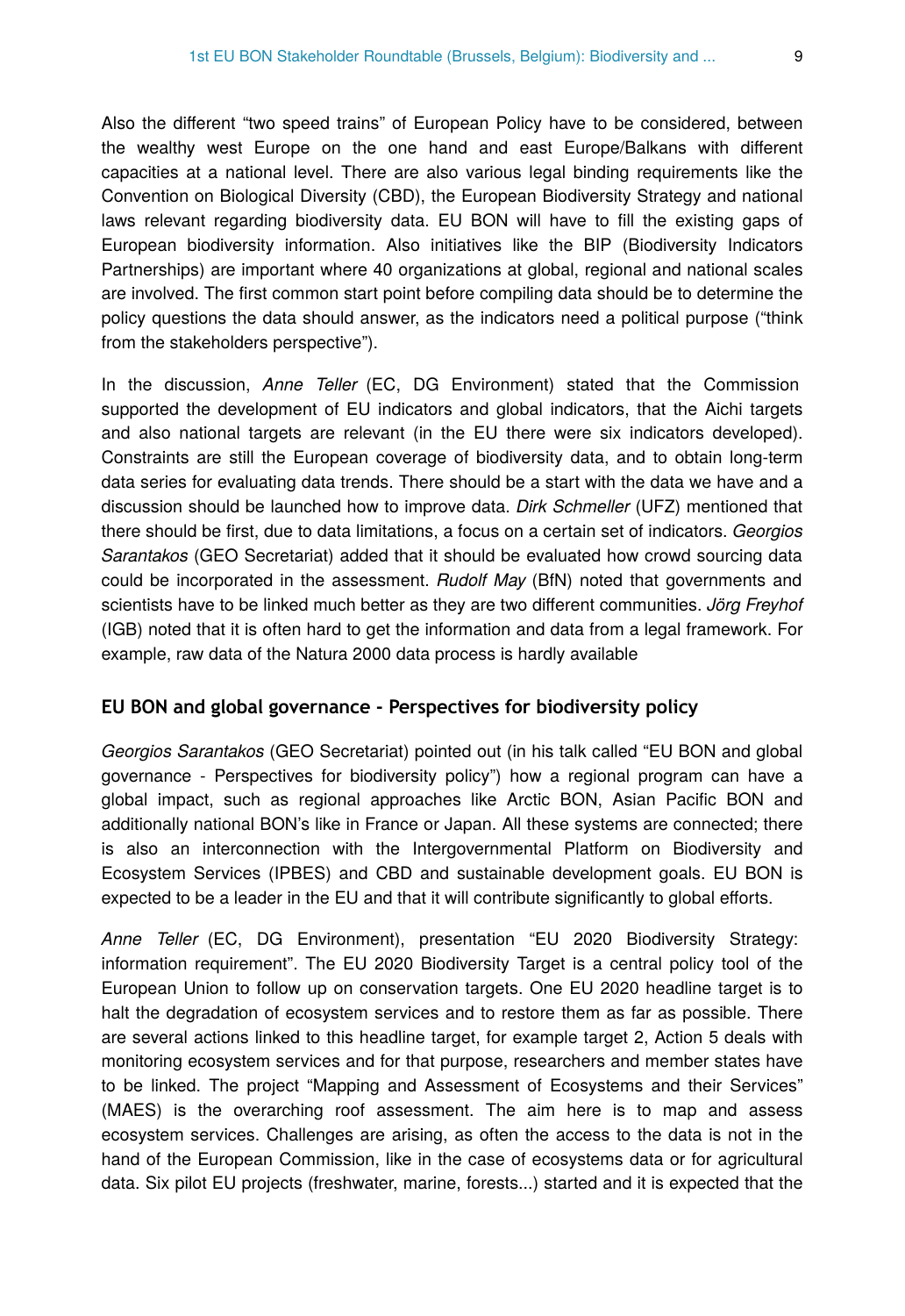pilots will provide some guidelines until the end of the year. Indicators based upon data should be clearly visible and accessible; however, this should be only a part of the general data. The provision of data and metadata will be also part of the project.

In the discussion, also the genetic data was mentioned as a valuable part of biodiversity data. However, in the case of genetic data it is particularly important that this data could be used as an indicator in order to give policy recommendations. Here, the approach to determine Essential Biodiversity Variables (EBVs) could be valuable.

#### **Perspectives for citizen science**

*Veljo Runnel* (UTARTU), presentation: "EU BON Citizen Science perspectives". Veljo Runnel explained how EU BON will integrate the citizen science initiatives. There are different levels of expertise among EU countries – in smaller countries only a couple of people participate in those initiatives, in others, like the UK, thousands of participants can be mobilized. So there is a huge variety – and EU BON should improve approaches to generate more data on biodiversity. The EU BON biodiversity portal will include a citizen science gateway – which should be designed in a sustainable way. Volunteers are needed, at the same time the data needs to meet high quality standards. Crucial will be also the motivation of data collectors, so it has to be determined what motivates the data collectors mostly and probably interaction with other data collectors is a key motivation source. The portal could integrate high quality tools and a way to extract high quality data.

In the discussion *Patricia Mergen* (RMCA) pointed out that there is an underlying fear of many scientists that they are not needed any more. *Jörg Freyhof* (IGB) indicated that if there are toolkits for standardized citizen science (like for dragonflies in Wallonie) developed, it could be beneficial to implement such toolkits under EU BON. *Veljo Runnel* (UTARTU) agreed; EU BON will develop such toolkits.

*Cigdem Adem* (EEA) reported in her presentation "EEA and LLTK and Citizen Science" about EEA Citizen Science activities in the past and recent approaches. There are different levels of citizen science, it incorporates the gathering and analyzing of data and also proposing and designing of research. Cigdem Adem pointed out that there is a need for a more long term monitoring of biological and ecological systems which can be supported in part by citizen scientists. There is a strong link between scientists and citizen scientists but the link to policy has to be strengthened. An example for making data publicly available is Eye on Earth, a global public information network for collecting and sharing data from diverse sources that can be visualized on a map.

# **EU BON Biodiversity Portal - content creation and integrating key datasets for policy, science and citizens**

*Patricia Mergen* (RMCA) reported in her presentation "EU BON Biodiversity Portal" about the design of the EU BON Biodiversity Portal – specifically regarding the content creation and how key datasets for policy, science and citizens can be integrated. The work on the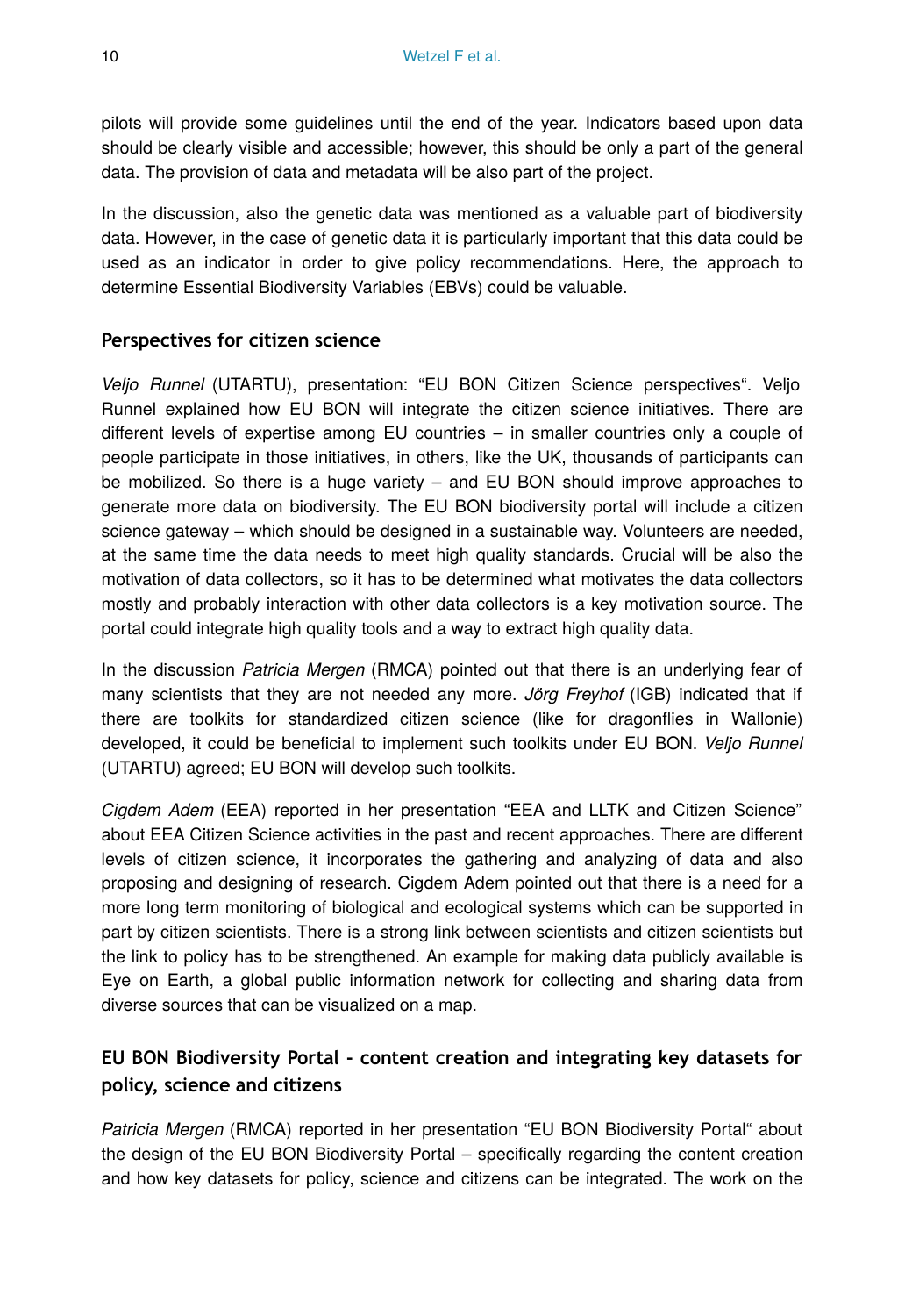portal will start soon (August 2013) and there is also the link to the task of sharing tools. The task is not to increase the already high number of data points but to develop a central data access portal. One of the challenges will be how to mobilize new content, how to curate and update the existing content. Also another critical point is the challenge of how to find funding in order to update existing data (like updating museum data), to get such funds collaborations with the private sector could be a good option. However, big companies want exclusivity and often scientific needs are too specific and could not be commercialized. One of the priorities will be the gap analysis. But there should be first a detailed definition of what a gap in data means, as there are several definitions possible. There are some partners that could be additionally involved in a gap analysis, like Smithsonian, the JRC in Ispra, New York Botanical Garden, and others. Trainings on communication between scientists and policy makers will be organized in collaboration with Christina Secades from UNEP-WCMC.

In the discussion, *Rudolf May* (BfN) noted that the existing technology should be used and more effort should be spent for initiatives to share data, also some rewarding system for data sharers could enhance the sharing of data in general. *Andrew McConville* (IEEP) pointed out that it will be important to add additional data sources e.g. from hunters and other users of biodiversity as they collect lots of data. *Urmas Köljalg* (UTARTU) mentioned in the respect of a rewarding system the approach of Thomson Reuters publisher: they developed an initiative so that data that was used for papers will be cited. Another critical point will be how to secure that data remains accessible after a project ended. Furthermore it will be crucial to integrate other communities. *Georgios Sarantakos* (GEO Secretariat) indicated that private companies could be interested in applications concerning access to real time data versus legacy data.

# **Conclusions**

*Christoph Häuser* gave a resume of the first EU BON stakeholder roundtable (Fig. 4). In the focus of EU BON there are many political stakeholders and in this meeting a whole variety of valuable recommendations were given for the future process of EU BON and many important aspects were discussed:

- 1. Biodiversity policy: What biodiversity policy needs are indicators and measurements to answers burning policy questions. During the meeting good suggestions were made to formalize EBVs and Aichi targets. It would be a good approach to set up a guideline and timeline for EBVs that should be established within EU BON.
- 2. Research policy: EU BON should also serve GEO and make continuously contributions to the global process; it should also serve as a showcase for the European Commission. EU BON will also be relevant for crucial questions regarding data policy, e.g. to establish a general repository for a long-lasting storage of data and how to handle 'big data'. Another relevant challenge will be to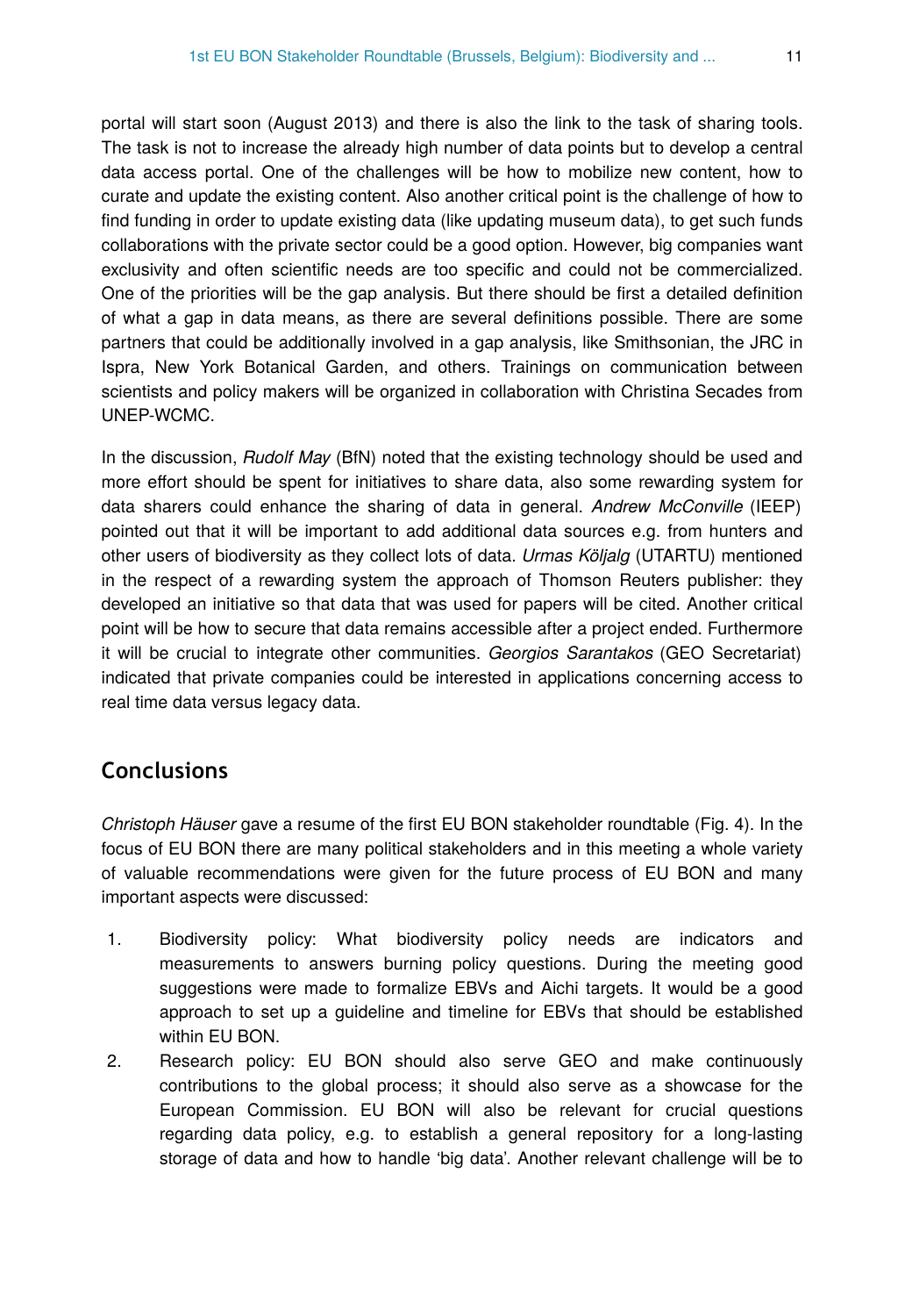integrate EU relevant projects and initiatives and their data portals, datasets and metadata.

3. The third important aspect was the discussion about how public stakeholders can be involved in the future, particularly citizen scientists, so that they could be integrated in EU BON and provide useful information for scientists and researchers. A list will be prepared to formalize the relationships with other key biodiversity projects – for that purpose a MoU will be drafted to establish a network of EU BON associates and for a follow up with other biodiversity projects and political stakeholders.



#### Figure 4.

Participants from science, policy and international networks at the 1<sup>st</sup> EU BON stakeholder roundtable in Brussels (credit: EU office of the Leibniz Association).

# **General synthesis and lessons learnt from the three EU BON stakeholder roundtables**

In addition to the conclusions of the roundtables stated above, there are some general lessons learnt from the three stakeholder roundtables:

- The project EU BON started slightly overambitious  $-$  the discussions showed that the project will not serve all demands of all stakeholders. However, the roundtables gave good hints for strategic partners that are key for the further work of the project, e.g. the Global Earth Observation System of Systems (GEOSS), the Long Term Ecological Research Network (LTER) and the Group on Earth Observations - Biodiversity Observation Network (GEO BON).
- The stakeholder roundtables require a careful preparation: Feedback on topics and the planned sessions from the project partners are a precondition in order to get useful results out of the meetings and discussions. A profound expertise with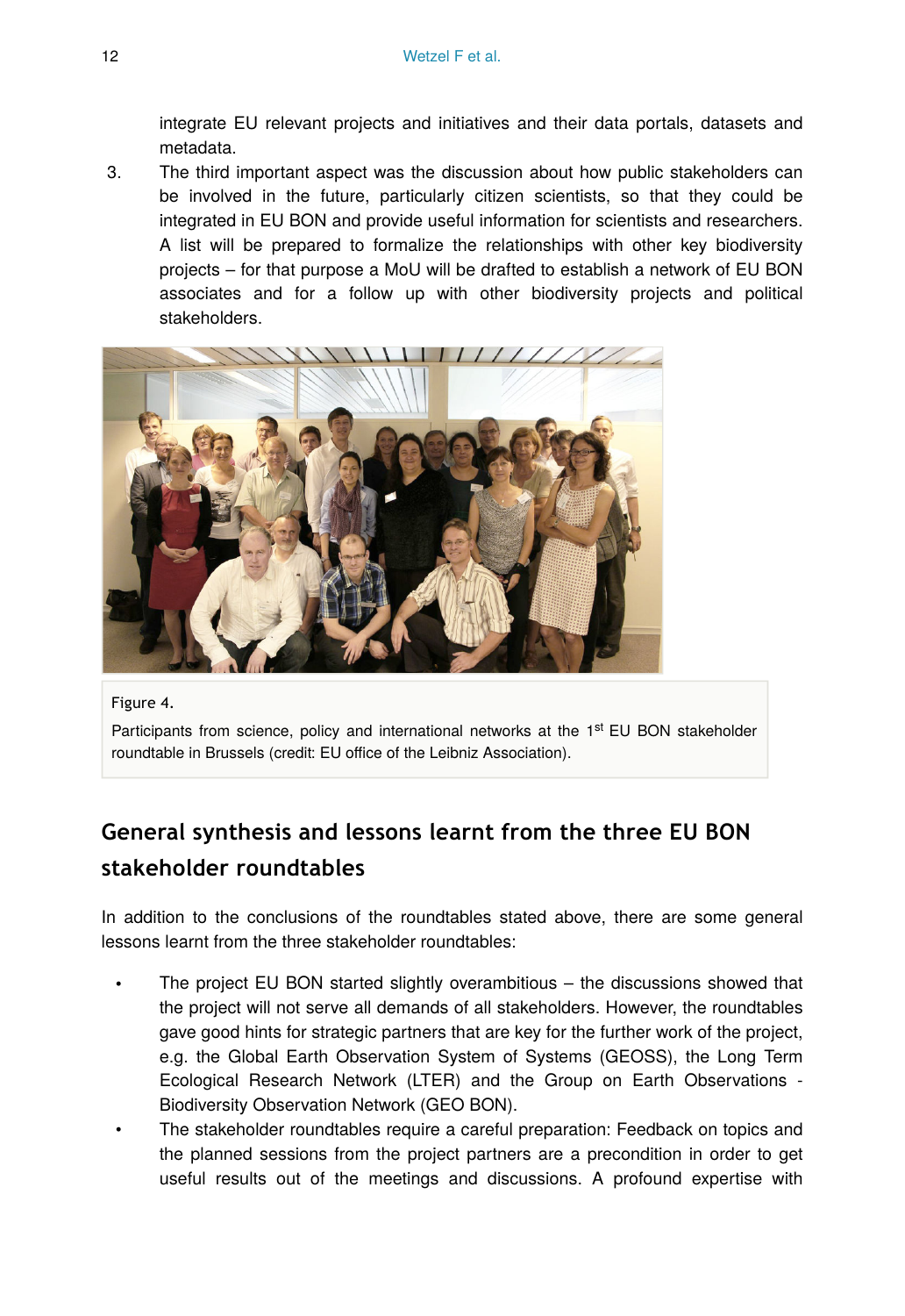regards to the main institutions and actors in the field of biodiversity data, biodiversity data analysis and policy is needed, as well as time to find key-people in the field.

- It is not always possible to get the desired stakeholders to the roundtable, due to manifold reasons: There are (still) language barriers existing, resources are often limited (e.g. travel money and time), and there is no joint understanding of added value of EU BON existing.
- Mediators are needed for a proper stakeholder engagement process they have to get in touch with the stakeholder and brief the people beforehand, they should also show relevance of biodiversity networks and direct benefits that emerge from such processes.
- Mediators could be partners on a regional level, for example institutions that are bot involved in science and policy (regional environmental agencies), well-established networks covering many European countries (e.g. European Citizen Science Association) or main actors in the field or specific contact persons that work across different levels (i.e. on local as well as on more general/European level).
- It is important to have physical meetings organized in an open way, i.e. that the agenda, topics and discussions points could still be adjusted during the meeting. In the course of the roundtables it turned out that some discussions during the meeting where more fruitful than others, and more time should be spent on agenda items where dynamic interactions occurred which, in the end, resulted in valuable workshop results (i.e. nice best-practice examples, input for guidelines or recommendations. It is also important to have some dedicated time for social interactions included, where people can share their thoughts, develop ideas and a further work plan to solve the given tasks and generally learn from each other.
- Limit the number and time for presentations and talks at the meetings; they are needed in order to present the main activities and work of participating institutions and projects. However, the experience gained in the roundtables showed that discussions and interactive sessions mostly produced the main results and key findings as well as possible solutions.
- It is important to reflect oneself when organizing roundtables and to adjust the presentations, language and examples used – they should be adjusted to the audience and stakeholders that participate. It is crucial to adjust presentations according to stakeholder knowledge/skills/interests, and not to give presentations in a usual "scientific" manner. It is also helpful to include a demo or training sessions: Show (visually) the products (portal, maps) and tools.
- Focus on some main products  $-$  e.g. what is essential for a BON and what do the key stakeholders really need in terms of EU BON products : 1. portal, 2. tools, 3. EBVs, 4. data mobilization, 5. visualisation of products.
- Think ahead: Sustainability is important which products are needed in the future and need to be provided sustainably? The long-term goals and vision with regards to the projects products need to be integrated in the process in an early stage. In order to incorporate a demand and stakeholder-driven perspective it needs to be discussed with partners and the dialogue with stakeholders should already start in the project preparation phase.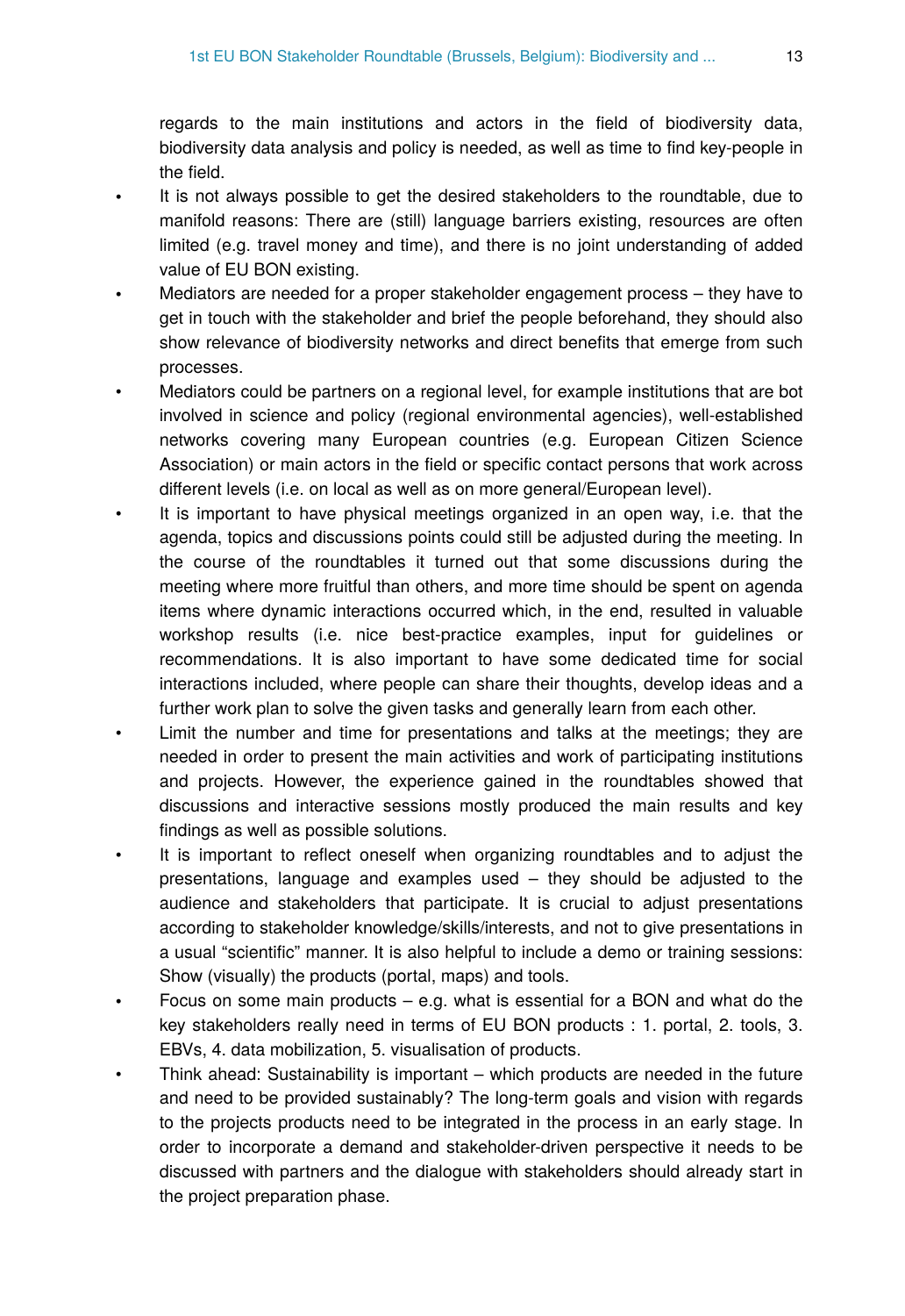• Time is needed for (individual) discussions, it is important not invite too many actors and schedule too many topics in a stakeholder roundtable. Hence it is more productive to focus on some aspects than to cover the whole thematic field in the sessions/discussions.

#### **Some lessons learnt for BONs in general:**

- The policy needs long-term biodiversity data for reporting on the progress, state and trends of biodiversity and the effects of biodiversity-related policy (conservation, nature-based solutions, ecosystem services, use of natural resources). One of the core services of EU BON, in the view of policy actors, is the long-term provision of biodiversity data (e.g. species occurrences, traits) and a proper and scientifically sound data analysis and storage.
- As raw data are very heterogeneous and need huge data storages ('big data', for example for satellite-derived data), a profound thematic and technical expertise in various fields is needed, to integrate and standardize data from several research areas, to make this data openly available and derive information and ultimately knowledge that satisfy the needs of policy actors. Participants from European authorities stated in the roundtables (e.g. EC, EEA etc.), that politicians do need maps and visualized products that are easily understandable.
- There are many interactions of citizens with scientists, and many citizen-science initiatives. However, the interactions of citizen science and European policy and its actors need to be strengthened. BONs can facilitate in this process but also supply tools and infrastructure for data handling, data standardization and curation and upload - in order to provide free access of data.
- The role of BONs for local stakeholders (protected areas, research sites in the field, conservation manager) is firstly to provide an overarching framework and, together with European policy, act as an acknowledged authority for reliable biodiversity data that provides policy-relevant information or downscaled data for the local level/sites.
- The discussions at the roundtables showed that the main users of EU BON will be scientists, trained professionals at governments and authorities on regional, national and European level.
- BONs are both social and technological networks and strengthening interactions with key stakeholders is essential, both with end-users from European policy, national and international authorities, researchers and data providers from the local level.

# **Acknowledgements**

This paper was supported by the EU BON project which is a 7th Framework Programme funded by the European Union under Contract No. 308454. We thank the involved institutions (GEO Secretariat, European Commission, European Environement Agency, Federal Agency for Nature Conservation Germany-BfN) and the participants for their